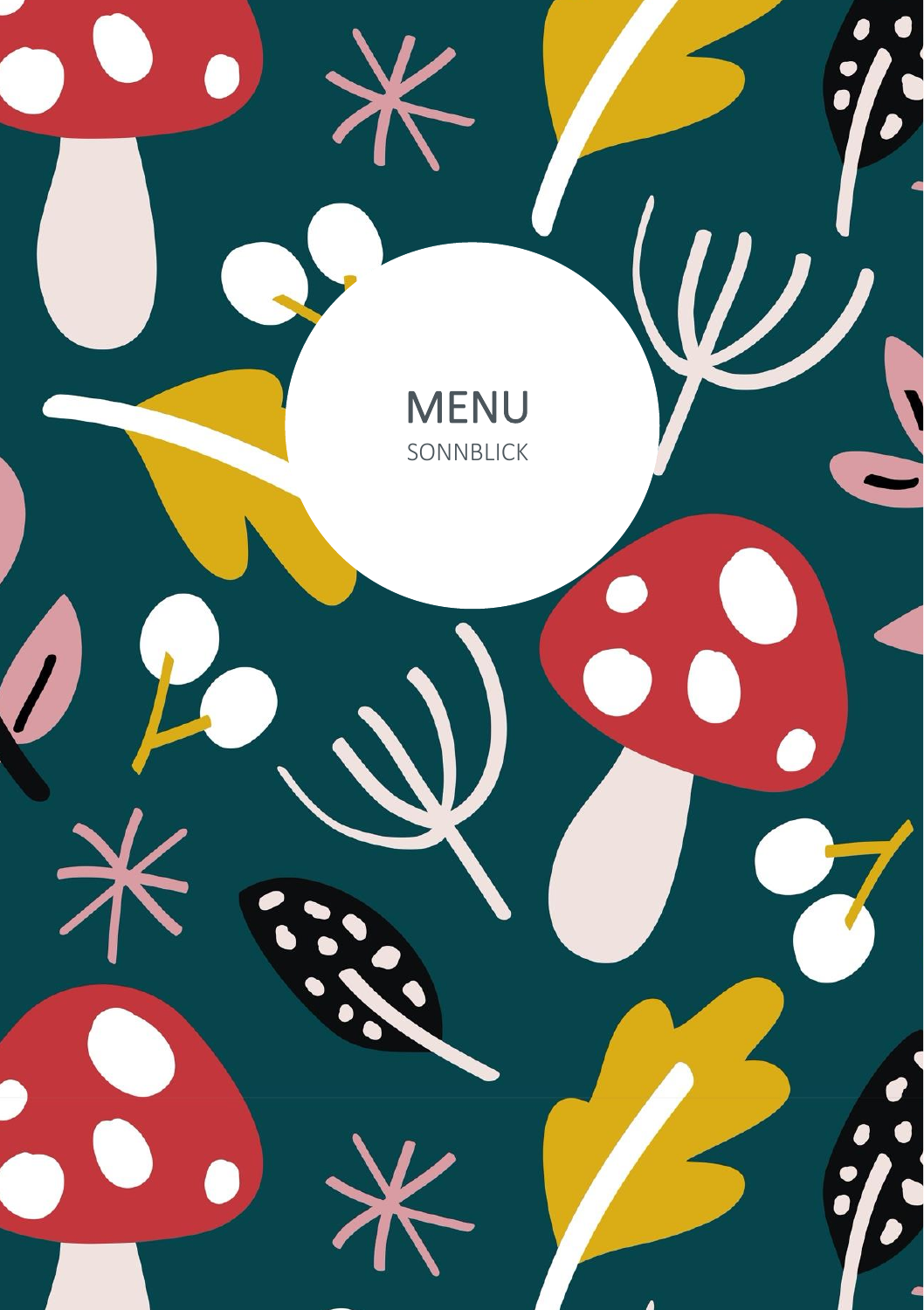## **STARTERS**

| BUNTE SALATSCHÜSSEL   MIXED SALAD                                                                                                            | Klein   small<br>Groß   large | 8<br>15        |
|----------------------------------------------------------------------------------------------------------------------------------------------|-------------------------------|----------------|
| <b>CAESAR SALAD . Sonnblick .</b><br>mit Huhn   with chicken<br>mit Garnele - 3 Stk.   with prawns - 3 pieces                                |                               | 17<br>23<br>27 |
| <b>QUINOASALAT   QUINOASALAD</b><br>Granatapfel, Avocado, Pinienkerne, Ziegenkäse mit Honig<br>Pomegranate, avocado, pinenuts, goat's cheese |                               | 19             |
| CARPACCIO<br>Rind, Trüffelvinaigrette, Rukola, Parmesan, Wachtelei<br>Beef, truffel vinaigrette, rocket salad, parmesan cheese, quail egg    |                               | 23             |
| <b>BURRATA &amp; TOMATE   BURRATA &amp; TOMATO</b><br>Tomatenvielfalt, Pesto<br>Tomatovariation, pesto                                       |                               | 17             |
| THUNFISCH SASHIMI   TUNA SASHIMI<br>Mango Chutney, Chili Aioli, Hummerchips<br>Mango chutney, chili aioli, lobster chips                     |                               | 23             |
| <b>SOUPS</b>                                                                                                                                 |                               |                |
| RINDS CONSOMMÉ   BEEF BROTH<br>Frittaten oder Grießnockerl<br>Pancake stripes or semolina dumplings                                          |                               | 9              |
| GERÖSTETE PAPRIKA-TOMATENSUPPE                                                                                                               |                               | 9              |

ROASTED BELL PEPPER-TOMATO SOUP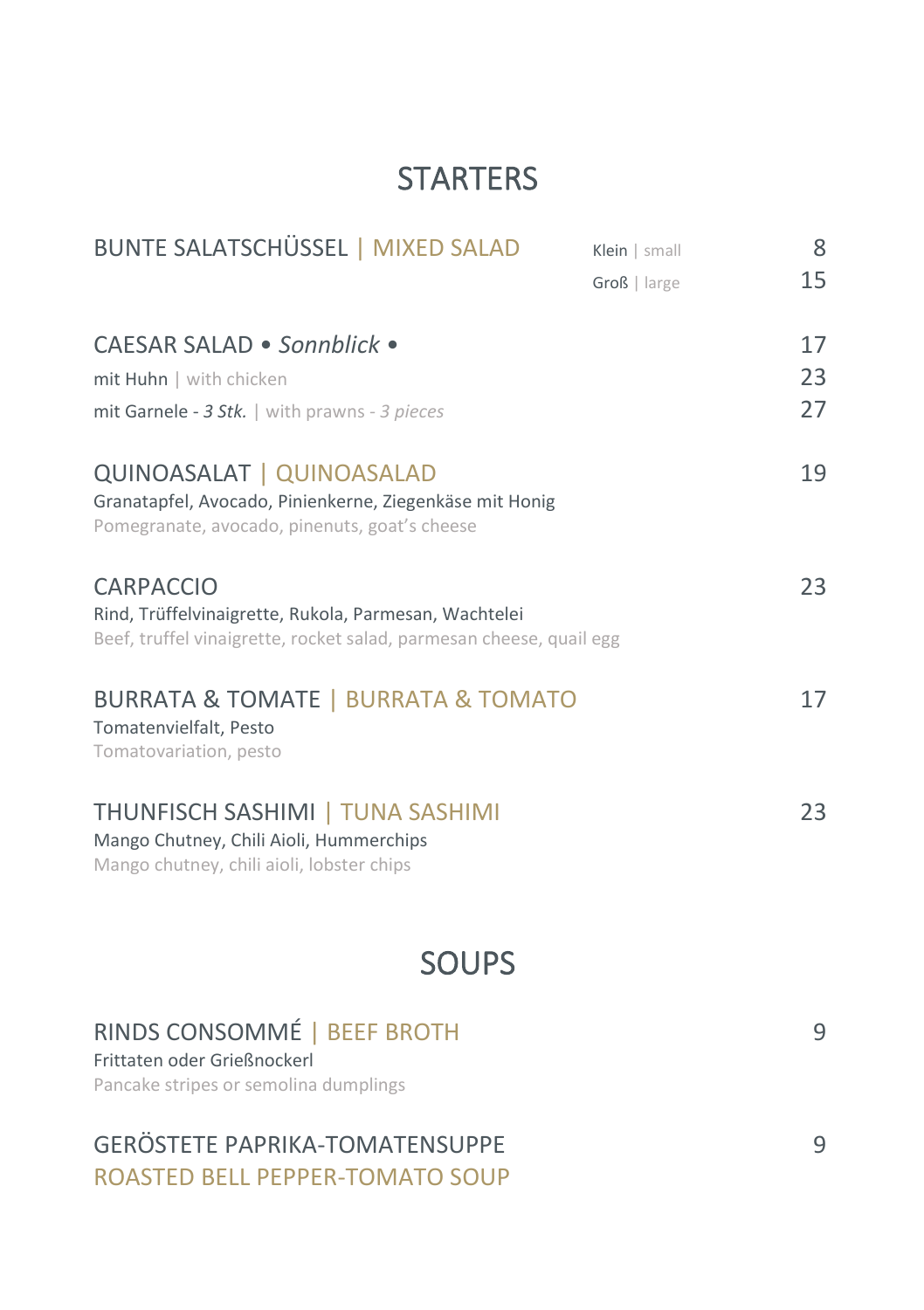## MAINS

| TOMATEN-BASILIKUM RISOTTO   TOMATO-BASIL RISOTTO                                                                                                                                                          |                            | 21 |
|-----------------------------------------------------------------------------------------------------------------------------------------------------------------------------------------------------------|----------------------------|----|
|                                                                                                                                                                                                           | mit Tagesfisch   with fish | 27 |
|                                                                                                                                                                                                           | mit Paillard   with beef   | 31 |
|                                                                                                                                                                                                           | mit Burrata   with burrata | 26 |
| <b>PASTA</b> • Sonnblick •<br>Hummerbutter, Garnele, Tomate<br>Lobsterbutter, prawn, tomato                                                                                                               |                            | 28 |
| <b>GESCHMORTE RINDERBACKE   BRAISED BEEF CHEEK</b><br>Kartoffel-Kräuterstampf, Ofenpastinake<br>Mashed potatoes with herbs, oven baked parsnip                                                            |                            | 31 |
| <b>BACKHENDL   DEEP FRIED CHICKEN</b><br>Kartoffelsalat, Preiselbeeren<br>Potato salad, lingonberries                                                                                                     |                            | 25 |
| HAUSGEMACHTE GNOCCHI   HOMEMADE GNOCCHI<br>Caponata Gemüse, Zucchini, Aubergine, Paprika, Stangensellerie, Tomate, Kräuter<br>Caponata vegetables, zucchini, eggplant, bell pepper, celery, tomato, herbs |                            | 25 |
| KALBSKOTELETT   CUTLET OF VEAL<br>Hausgemachte Gnocchi, grüner Spargel, Bärlauchbutter<br>Homemade gnocchi, green asparagus, wild garlic butter                                                           |                            | 38 |
| <b>KIDS</b>                                                                                                                                                                                               |                            |    |
| PASTA TOMATE   PASTA TOMATO                                                                                                                                                                               |                            | 12 |
| <b>BACKHENDL   DEEP FRIED CHICKEN</b><br>Kartoffelsalat   Potato salad                                                                                                                                    |                            | 14 |
| <b>TAGESFISCH   DAILY CATCH</b><br>Reis   Rice                                                                                                                                                            |                            | 14 |
| NATURSCHNITZEL   ESCALOPE OF VEAL NATURAL STYLE<br>Reis   Rice                                                                                                                                            |                            | 15 |
| Ausschließlich für unsere jungen Gäste   for our young guests only                                                                                                                                        |                            |    |